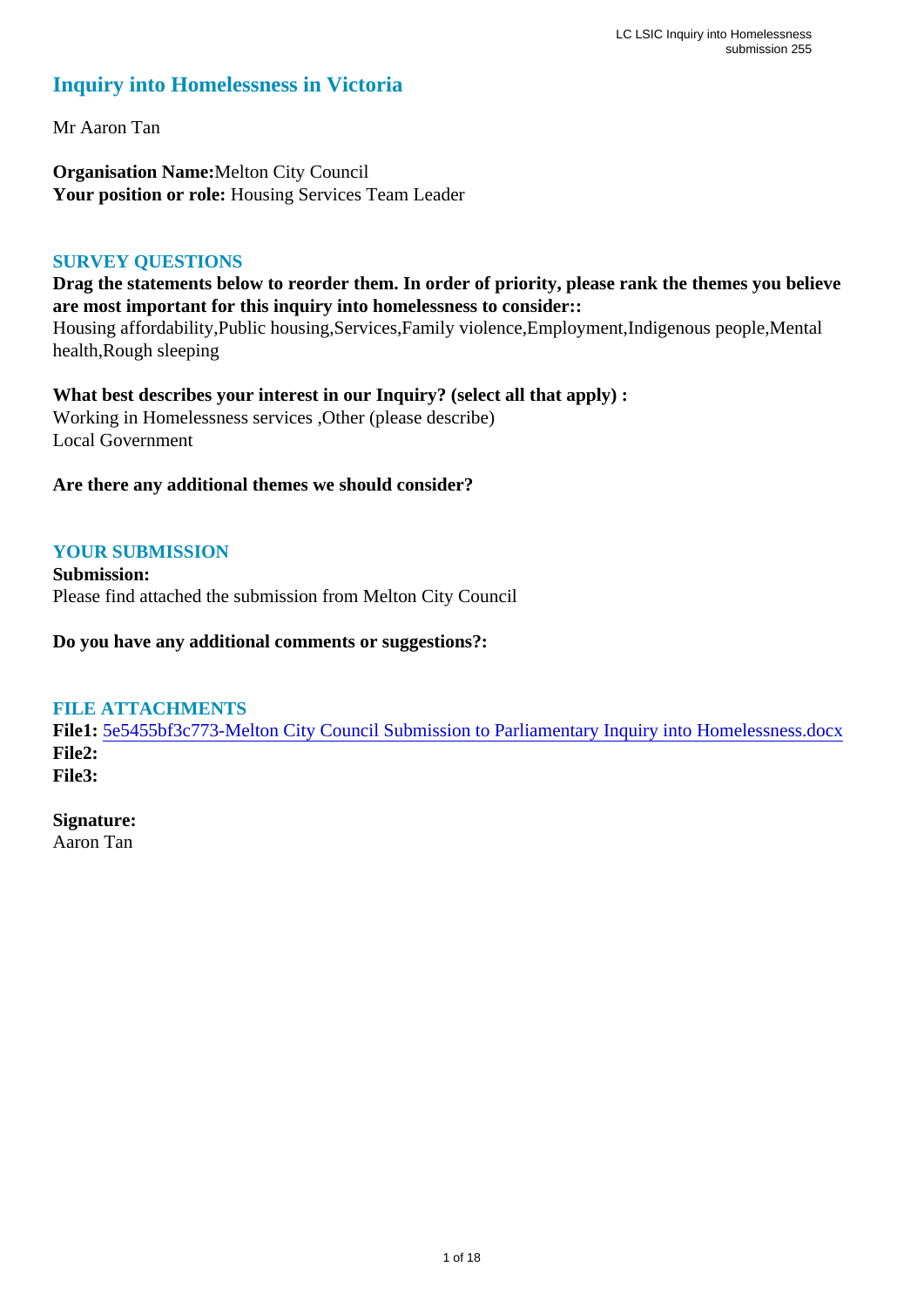MELTON

submission 255

 $\overline{\mathbf{F}}$ 

LC LSIC Inquiry into Homelessness O

**Submission to the Parliamentary Inquiry into Homelessness in Victoria**

 $2$  of 18

 **For more information, contact:**

Melton City Council

 Social Planning & Wellbeing or Housing Services

Tel: (03) 9747 7200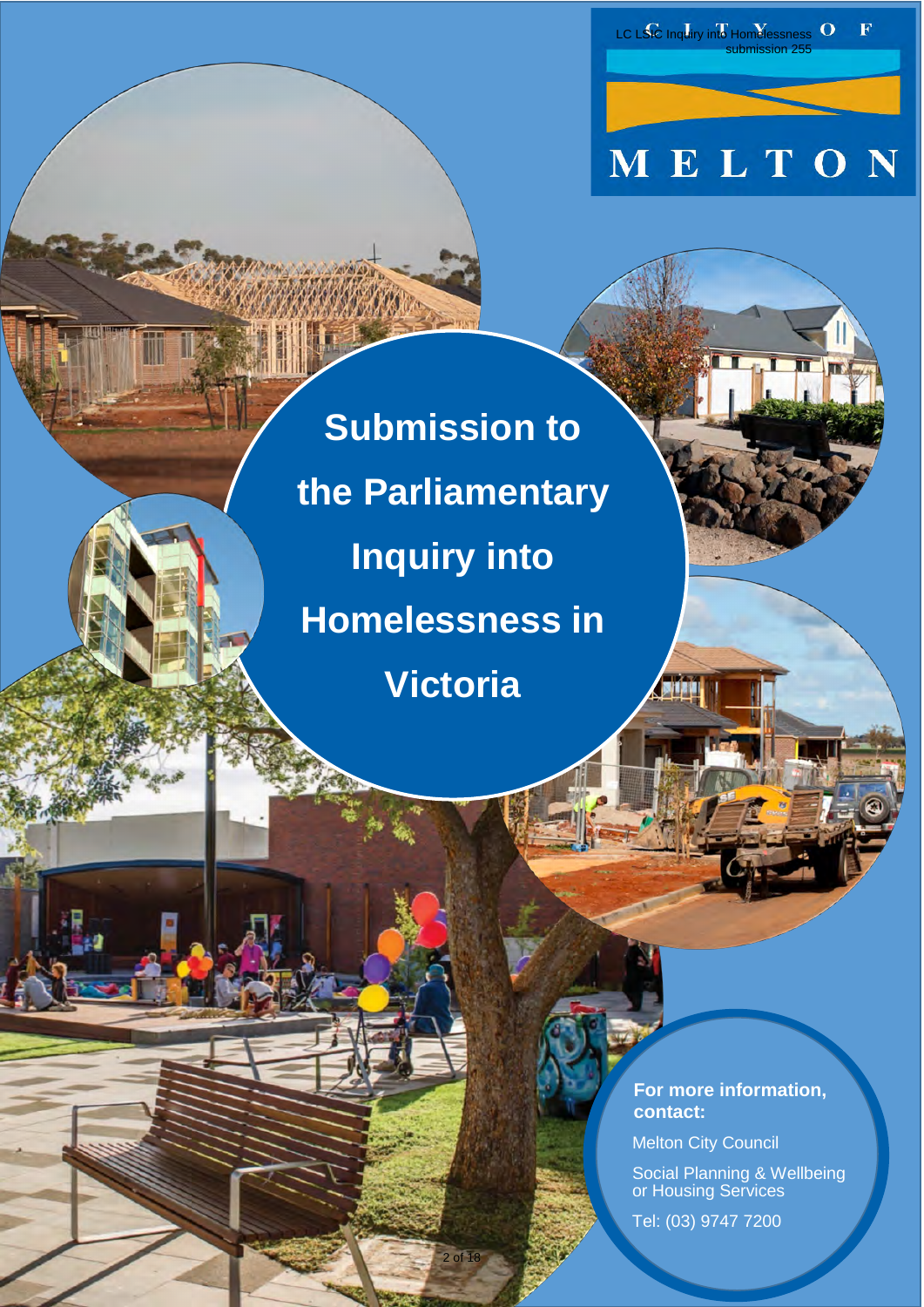## **Contents**

| 1. |                                                                         |  |
|----|-------------------------------------------------------------------------|--|
| 2. |                                                                         |  |
| 3. |                                                                         |  |
| 4. |                                                                         |  |
|    |                                                                         |  |
|    |                                                                         |  |
|    |                                                                         |  |
|    |                                                                         |  |
|    |                                                                         |  |
|    |                                                                         |  |
|    |                                                                         |  |
|    |                                                                         |  |
|    | 4.2 The social, economic and policy factors that impact homelessness  9 |  |
|    |                                                                         |  |
|    |                                                                         |  |
|    | 4.3 Government policies and practices that impact service delivery  12  |  |
|    |                                                                         |  |
|    |                                                                         |  |
| 5. |                                                                         |  |
| 6. |                                                                         |  |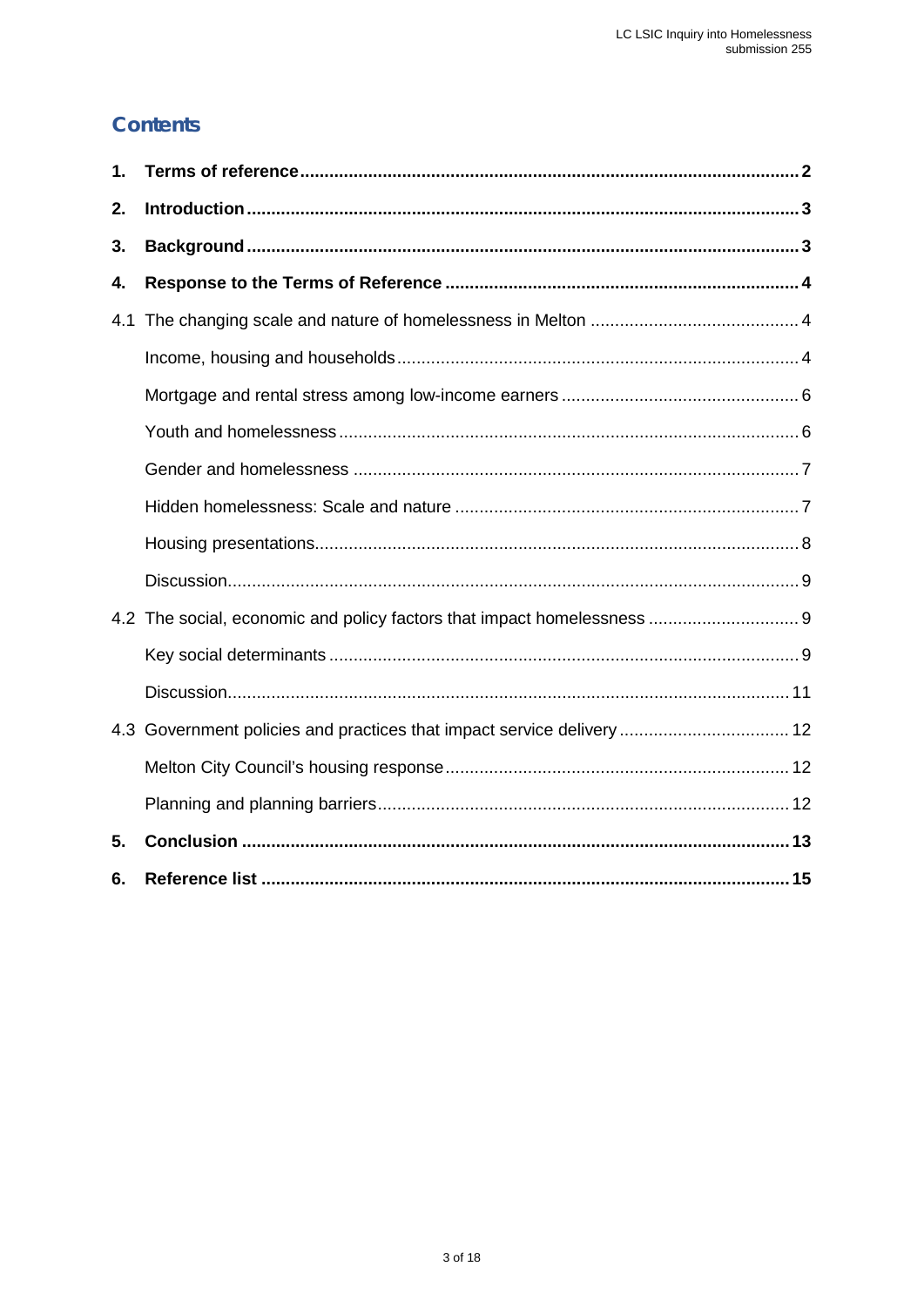# <span id="page-3-0"></span>**1. Terms of Reference**

In June 2019, Victoria's legislative council announced an inquiry into homelessness.

Parliament sought submissions from interested parties to:

- provide an independent analysis of the changing scale and nature of homelessness across Victoria
- investigate the many social, economic and policy factors that impact on homelessness
- identify policies and practices from all levels of government that have a bearing on delivering services to the homeless

This submission considers how these three issues apply to the interface municipality of Melton. It considers the changing scale of homelessness, the social determinants underpinning homelessness and the variety of policies and practices that impact service delivery to people experiencing homelessness.

This submission draws from a range of data sources, which include:

- The Salvation Army (acts as the access point for clients experiencing housing and homelessness related issues in the cities of Melton and Brimbank)
- Affordable Development Outcomes (2019). *Affordable housing and homelessness in the City of Melton: Final report*
- Western Homelessness Network (2019). *Ending homelessness in Melbourne's West*
- Ideas at Work (2019). *Melton City Council health and community services attraction report*
- Public Health Information Development Unit (PHIDU)
- Department of Health and Human Services (2019). *Rental report: September quarter, 2018*
- City of Melton community profiles
- Public Health Information Development Unit (2019). Social atlases.
- ABS census data, 2011 and 2016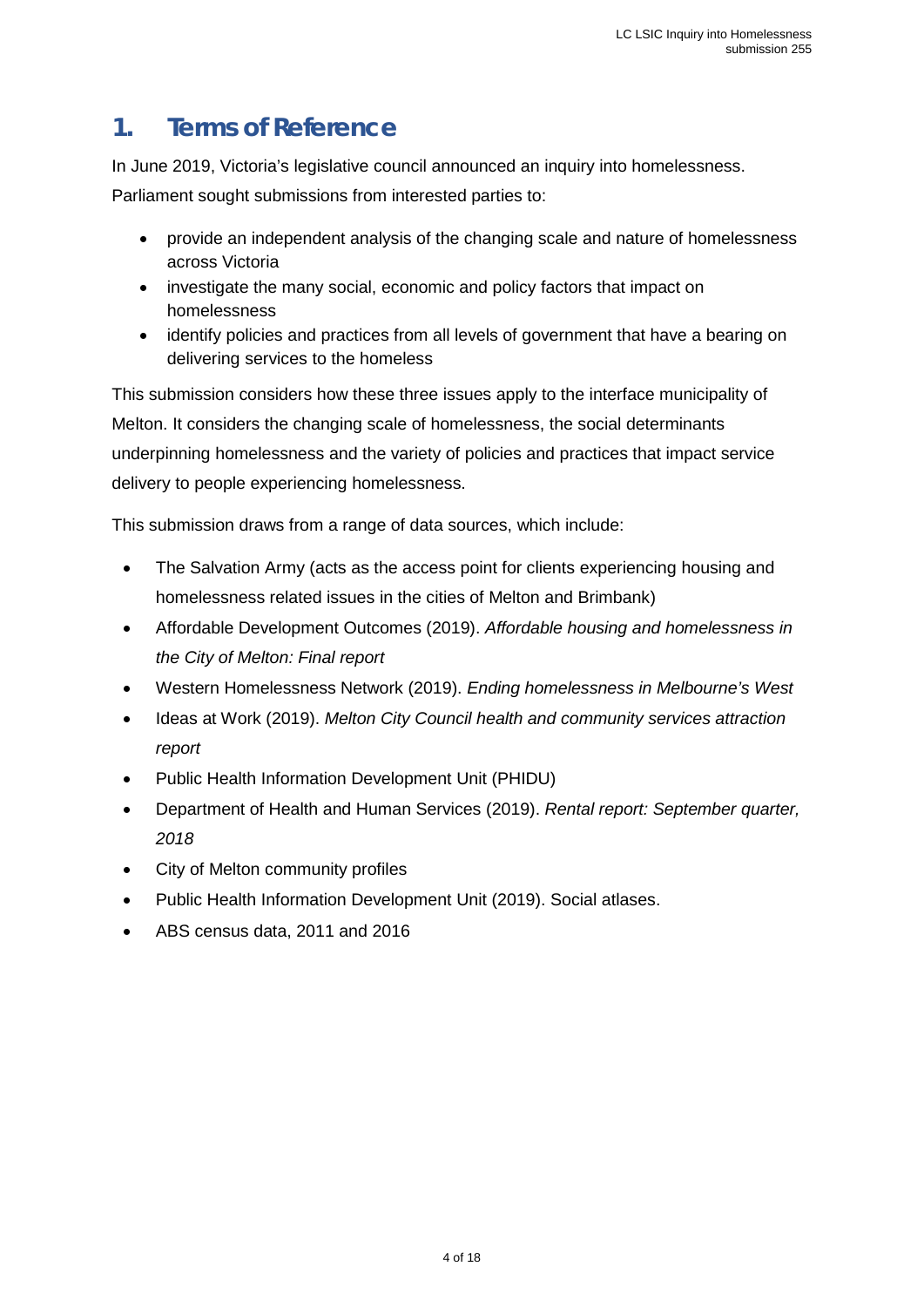## <span id="page-4-0"></span>**2. Introduction**

Access to affordable housing is a basic human right. As housing prices have continued to increase across Victoria, so too have the number of people experiencing homelessness. Discourses around affordability and first homebuyers 'getting a foot in the door' have tended to overshadow the more insidious components of housing affordability, which have disproportionately played out across interface municipalities.

Homelessness is increasing in Melton. This is particularly true among people living in marginalised forms of accommodation. These 'hidden' forms of homelessness can lead people at risk to normalise their housing circumstances due to the lack of appropriate and affordable housing options, and/or lack of availability and accessibility to relevant supports.

Melton Council is committed to supporting people at risk of, or experiencing homelessness. This requires a whole-of-council primary approach to address the social determinants that underpin and exacerbate risk. Across Melton, social determinants include increase in family violence, lack of localised housing/homelessness support services, unmet mental health services, differing needs among new and emerging communities, lack of affordable fit-forpurpose housing and shortage of social housing. These determinants will be discussed throughout the submission.

# <span id="page-4-1"></span>**3. Background**

The City of Melton is located in Melbourne's outer west and is one of the fastest growing regions in Australia (*Figure 1*). Around 172,000 people call Melton home, which will increase

by around 100,000 over the next decade. [1](#page-17-0) The municipality has a SEIFA rating of 994 making it the fifth most disadvantaged municipality in metropolitan Melbourne.[2](#page-17-1) The City of Melton is also one of the youngest regions with 54 per cent of residents under the age of 35 and 62 per cent under the age of  $40.<sup>2</sup>$ 



<span id="page-4-2"></span>*Figure 1: Location of Melton municipality*

The municipality is proudly home to a diverse population, including many from CALD and Aboriginal and Torres Strait Islander communities. More than 40,000 residents were born overseas representing more than 130 different nations. One in seven residents arrived in Australia in the last five years. Among recent arrivals, 72 per cent were couples with children[.2](#page-4-2) A large number of non-English speakers were born in India, the Philippines,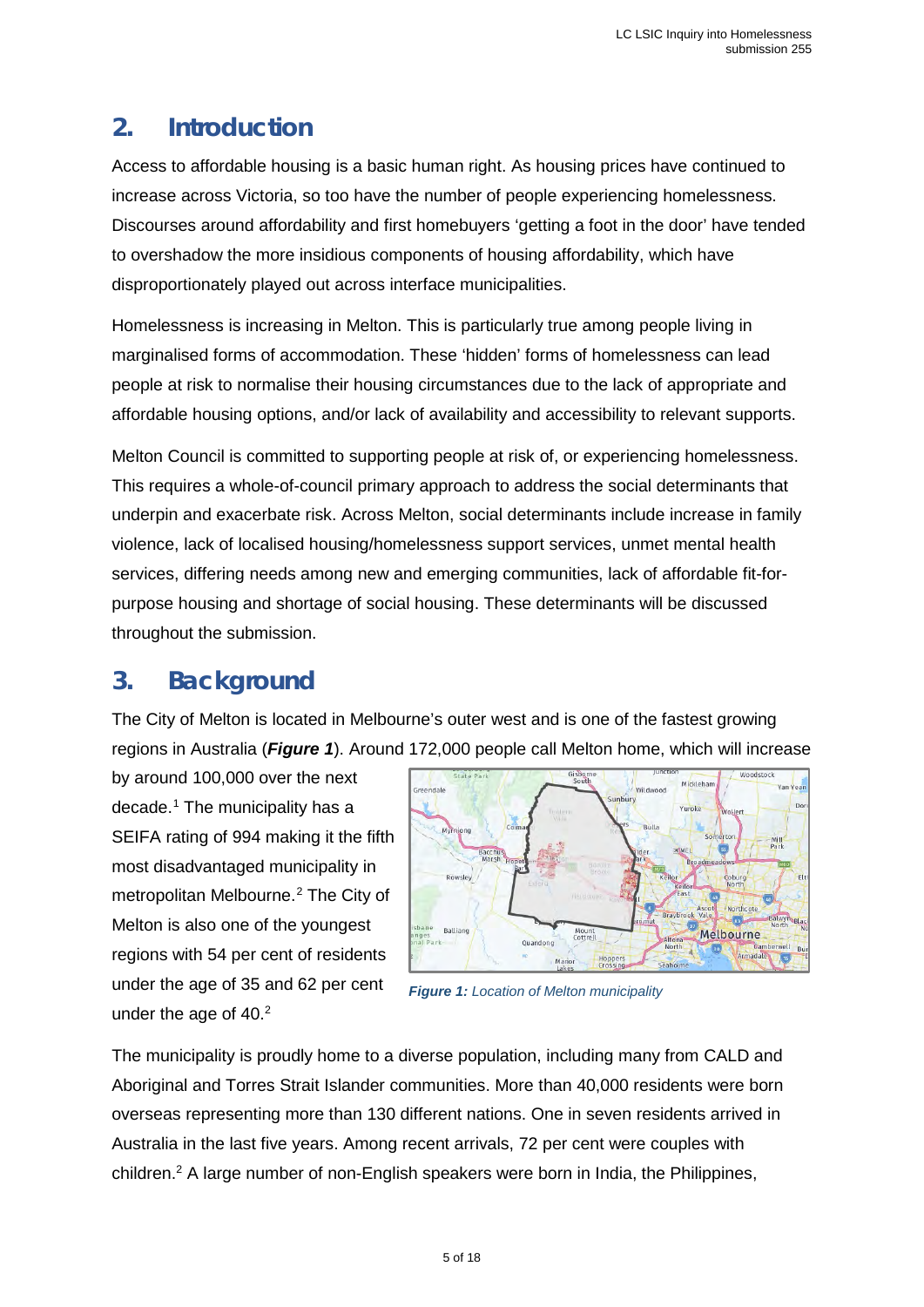Vietnam, Malta and North Macedonia. Around a third of non-English speakers were born in Australia[.2](#page-4-2) Melton is also home to 1,290 Aboriginal and Torres Strait Islander people, which is the highest among western region municipalities.<sup>2</sup>

# <span id="page-5-0"></span>**4. Response to the Terms of Reference**

## <span id="page-5-1"></span>**4.1 The changing scale and nature of homelessness in Melton**

#### <span id="page-5-2"></span>Income, housing and households

<span id="page-5-3"></span>Many households choose to buy or rent in Melton because it is relatively affordable. This has led many households with below average incomes to settle in the area. $3$  While some lowincome households have benefited from lower purchase prices and interest rates, many are at risk if cost of living circumstances change. Around one in five households in Melton are on low incomes with women more likely to be in, or head, a low-income household.<sup>[4](#page-17-3)</sup> This is significant since family violence and low incomes are critical determinants of homelessness. One in three low-income households comprise children under the age of 1[5](#page-17-4).<sup>5</sup>

The composition of Melton households differs from other municipalities. Compared with interface, western region and greater Melbourne municipalities, Melton households are less likely to include couples without children and lone persons. They are also more likely to comprise couples with children and one-parent families (*Figure 2*).<sup>2</sup> These numbers are reflected in data from the Salvation Army, which show an increase of 40 per cent in the number of families with children seeking housing support.



*Figure 2: Housing composition: Melton, western region, greater Melbourne and interface municipalities*

Household size in Melton skews towards larger households. Nearly four in 10 households comprise four or more people. This compares with greater Melbourne which has fewer than three in 10 (*Figure 3*). Overseas-born residents are three times as likely as Australian-born residents to have six or more persons in their household while recent arrivals are four times as likely.<sup>[6](#page-17-5)</sup> Both groups are much more likely to be part of 'couples with children' households. Perhaps unsurprisingly given new resettlement patterns, recent arrivals have higher rates of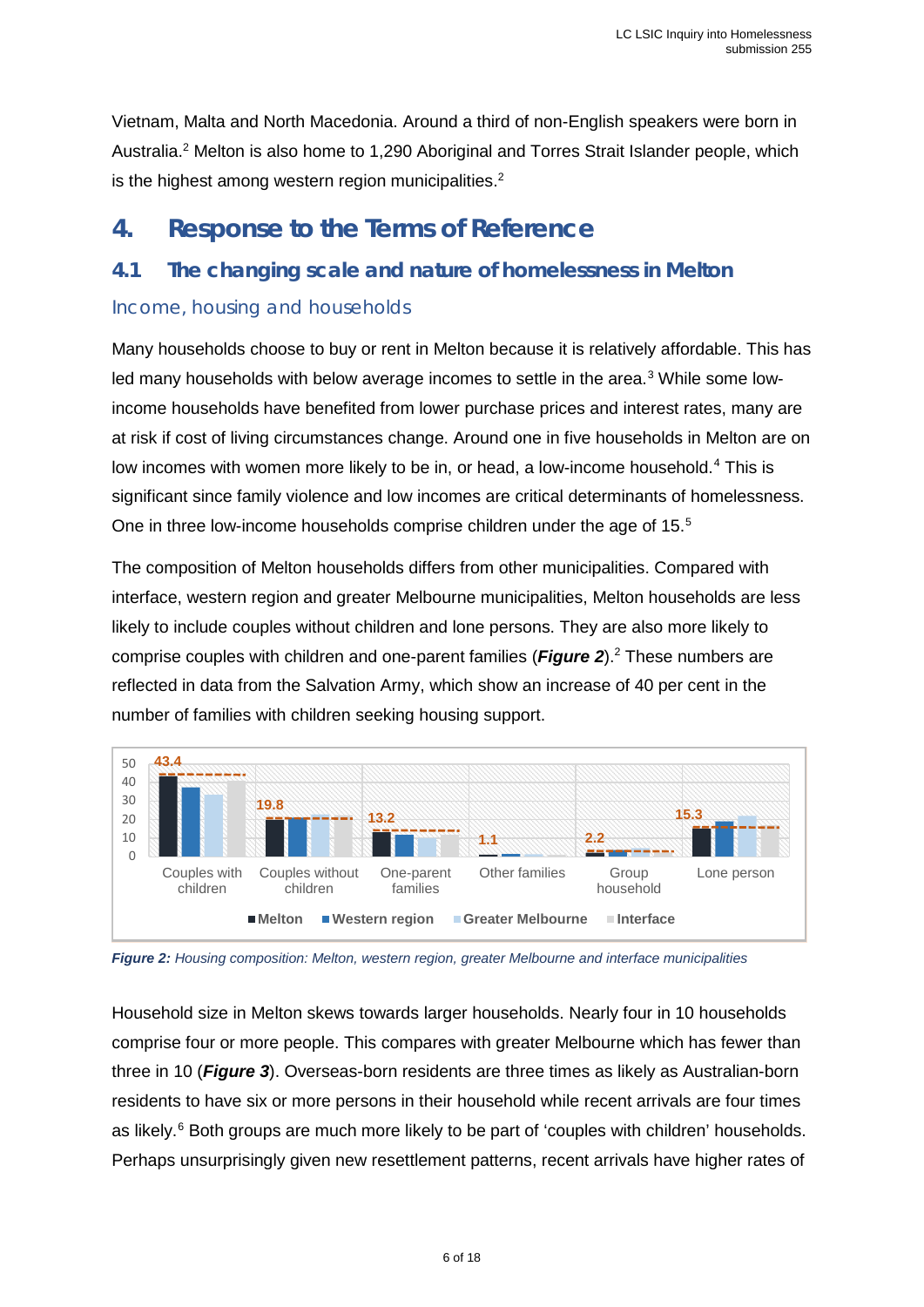unemployment.[7](#page-17-6) This fits with evidence that shows that homelessness in Melton disproportionately affects households with young children[.3](#page-5-3)



*Figure 3: Household size: Melton, western region, greater Melbourne and interface municipalities*

<span id="page-6-0"></span>The City of Melton has higher levels of rental affordability compared to other parts of Melbourne. Some people who access homelessness services have moved to Melton to seek lower-priced housing options. This places additional pressure on an already limited supply of affordable private rentals.<sup>[3](#page-5-3)</sup> While the data are still emerging on the linkages between rental affordability and homelessness, the connection is unsurprising given that Melton has the lowest median rent for three bedroom dwellings across greater Melbourne.<sup>[8](#page-17-7)</sup> Of additional note is that new arrivals to an area have greater vulnerability for homelessness given they have fewer social and familial networks on which to draw during a crisis. This is particularly the case among single-parent households in Melton as they are the household type most likely to experience poverty. $9$  It also means that existing residents are increasingly required to compete for affordable properties.

The City of Melton also has a relatively homogenous housing stock that does not meet the needs of our diverse community. There are only 7 per cent of dwellings with one or two bedrooms: 0.9 per cent have one bedroom and 6.1 per cent have two bedrooms. Given the limited supply of smaller-sized dwellings, single person and/or smaller households will be less likely to find appropriate and affordable housing within the municipality. According to the Department of Health and Human Services Rental report (2019)<sup>8</sup>, there are only eight private rental dwellings (one and two bedrooms) that persons on Centrelink income can afford. In addition, Melton has nearly 1,500 households that require additional bedrooms.<sup>[10](#page-17-9)</sup>

Within the City of Melton, only 1.1 per cent of dwellings are dedicated to social housing (Greater Melbourne has 2.6 per cent). The limited supply of such dwellings is significant given increasing demands on the social housing waiting list. To meet the estimated shortfall of social housing and keep pace with forecast demand, 5.4 per cent of all new forecast dwelling supply between 2016 and 2036 needs to be provided as dedicated social housing.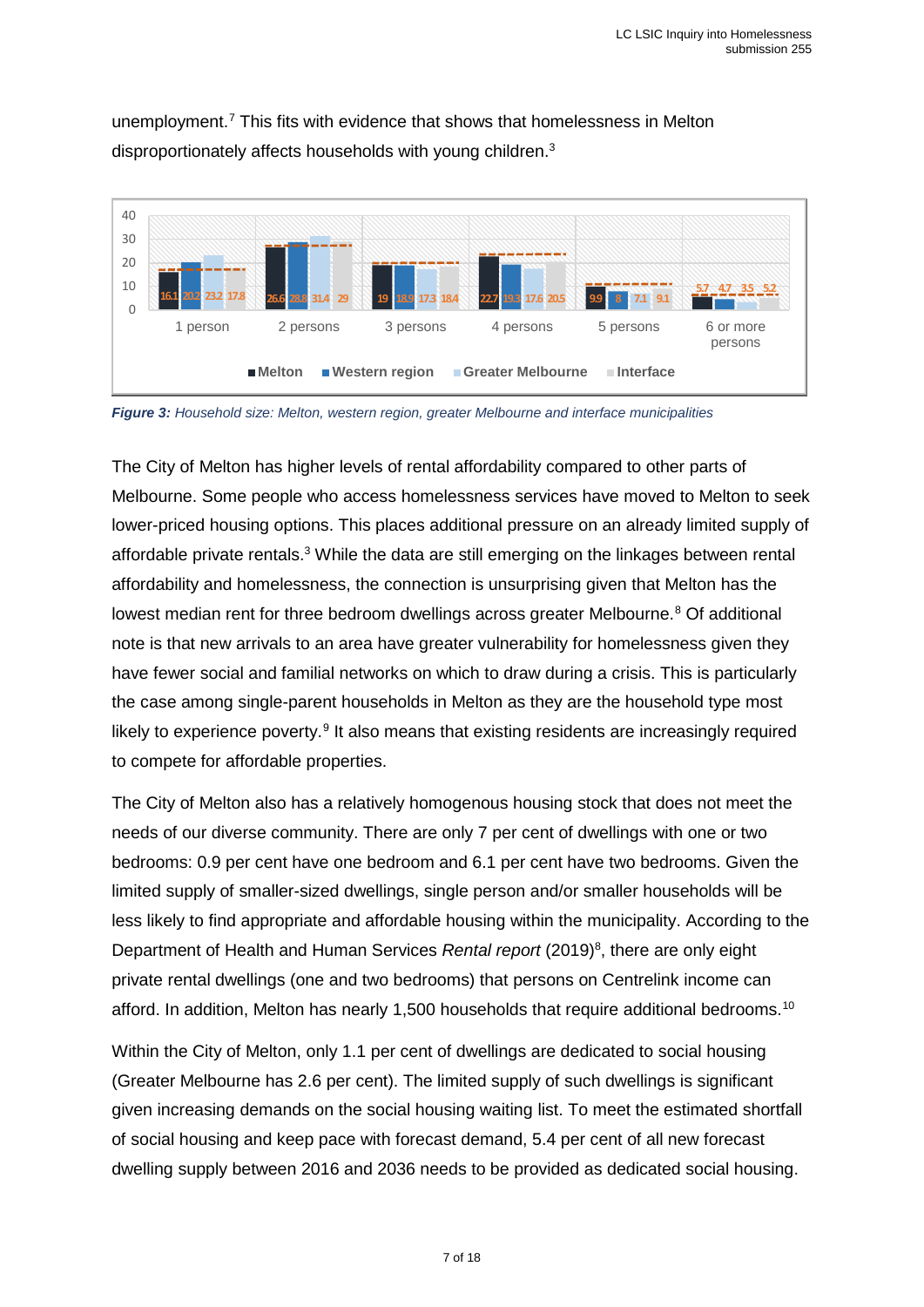#### <span id="page-7-0"></span>Mortgage and rental stress among low-income earners

More than half of low-income<sup>[11](#page-17-10)</sup> Melton City households with a mortgage are in mortgage stress[.3](#page-5-3) This is significant given that half of Melton households have a mortgage (*Figure 4*). Seven in 10 low-income renters experience rental stress.<sup>3</sup> Private rental affordability has almost halved in a decade and 60 per cent of all new private rentals in Melton are no longer affordable to households on Commonwealth income support[.3](#page-5-3) Housing affordability has also significantly declined in the past decade. $3$ 



*Figure 4: Housing tenure: Melton, western region, greater Melbourne and interface municipalities*

#### <span id="page-7-1"></span>Youth and homelessness

Young people are at higher risk of homelessness in Melton than any other age group. People aged up to 18 represent one in every three homeless persons. This compares with one in five across Victoria. Almost half of homeless persons are under the age of 25 (*Figure 5).* [12](#page-17-11) This is consistent with Melton's younger population and the fact that couples with children and single-parent families constitute over half of Melton's households.



*Figure 5: Percentage of Melton residents experiencing homelessness by age*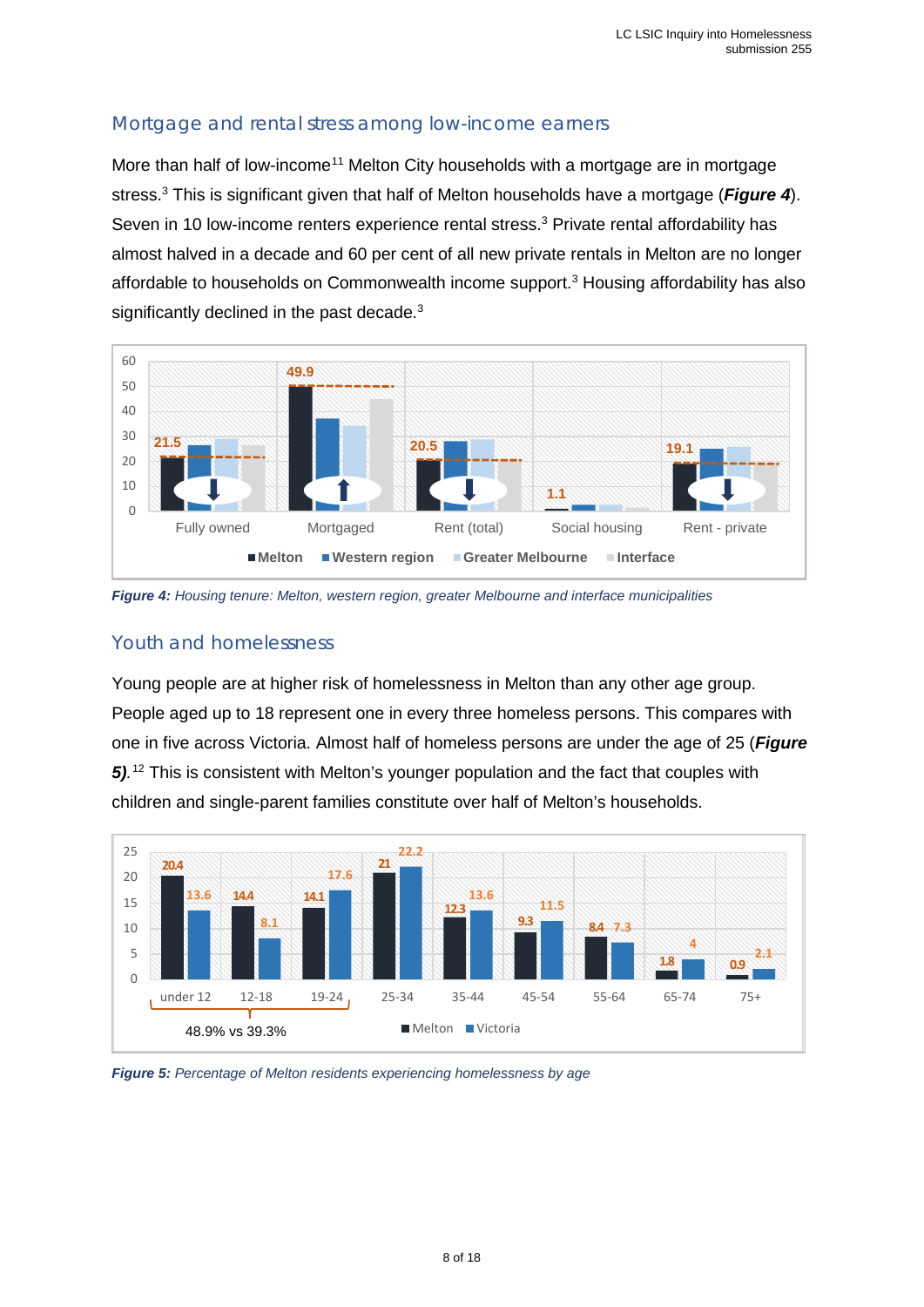#### <span id="page-8-0"></span>Gender and homelessness

In the City of Melton, homelessness affects more men than women, although the picture is complex. Approximately 55 per cent of all homeless persons are men.[13](#page-17-12) However, women constitute two thirds of people presenting at specialist homelessness services.[14](#page-17-13) Since around a third of specialist homeless services presentations in Melton include children, it is likely that the gender disparity relates to the City of Melton's household types (*Figure 2*).

#### <span id="page-8-1"></span>Hidden homelessness: Scale and nature

The number of people who identified as homeless in Melton increased between 2011 and 2016. Across Melton, the number of homeless persons increased at twice the Victorian rate. Particular growth occurred among people in marginal forms of housing, which was triple the increase experienced across Victoria (*Figure 6*).[15](#page-17-14)

As a percentage of population, overall homelessness in Melton did not increase. However, a significant increase occurred in persons living in marginal forms of housing. For this type of homelessness, the City of Melton's percentage nearly tripled that of Victoria (*Figure 6*). This is consistent with evidence that shows that the character of homelessness in Victoria is changing with households living in severely crowded dwellings driving much of the growth in homelessness.[16](#page-17-15)

|                 |                    | All homeless persons |        |                     | All persons in other<br>marginal housing |        |          |
|-----------------|--------------------|----------------------|--------|---------------------|------------------------------------------|--------|----------|
|                 |                    | 2011                 | 2016   | % change            | 2011                                     | 2016   | % change |
|                 | No. of<br>homeless | 267                  | 333    | $+24.7%$            | 347                                      | 681    | $+96.3%$ |
| <b>Melton</b>   | % of<br>homeless   | 0.24%                | 0.24%  | <b>No</b><br>change | 0.31%                                    | 0.48%  | $+54.8%$ |
| <b>Victoria</b> | No. of<br>homeless | 22,259               | 24,828 | 11.5%               | 16,613                                   | 22,083 | $+32.9%$ |
|                 | $%$ of<br>homeless | 0.42%                | 0.42%  | No.<br>change       | 0.31%                                    | 0.37%  | $+19.4%$ |

*Figure 6: Changes in all homeless persons and other marginal housing: City of Melton and Victoria, 2011 and 2016 [17](#page-17-16)*

Marginal housing can hide the true scale of homelessness or risk of homelessness. People who have temporary or insecure rooves over their heads may not consider themselves homeless and so may not seek support early enough. Hidden homelessness can also conceal the true scale of the problem and leave much of the heavy lifting to alreadyoverstretched community and council services.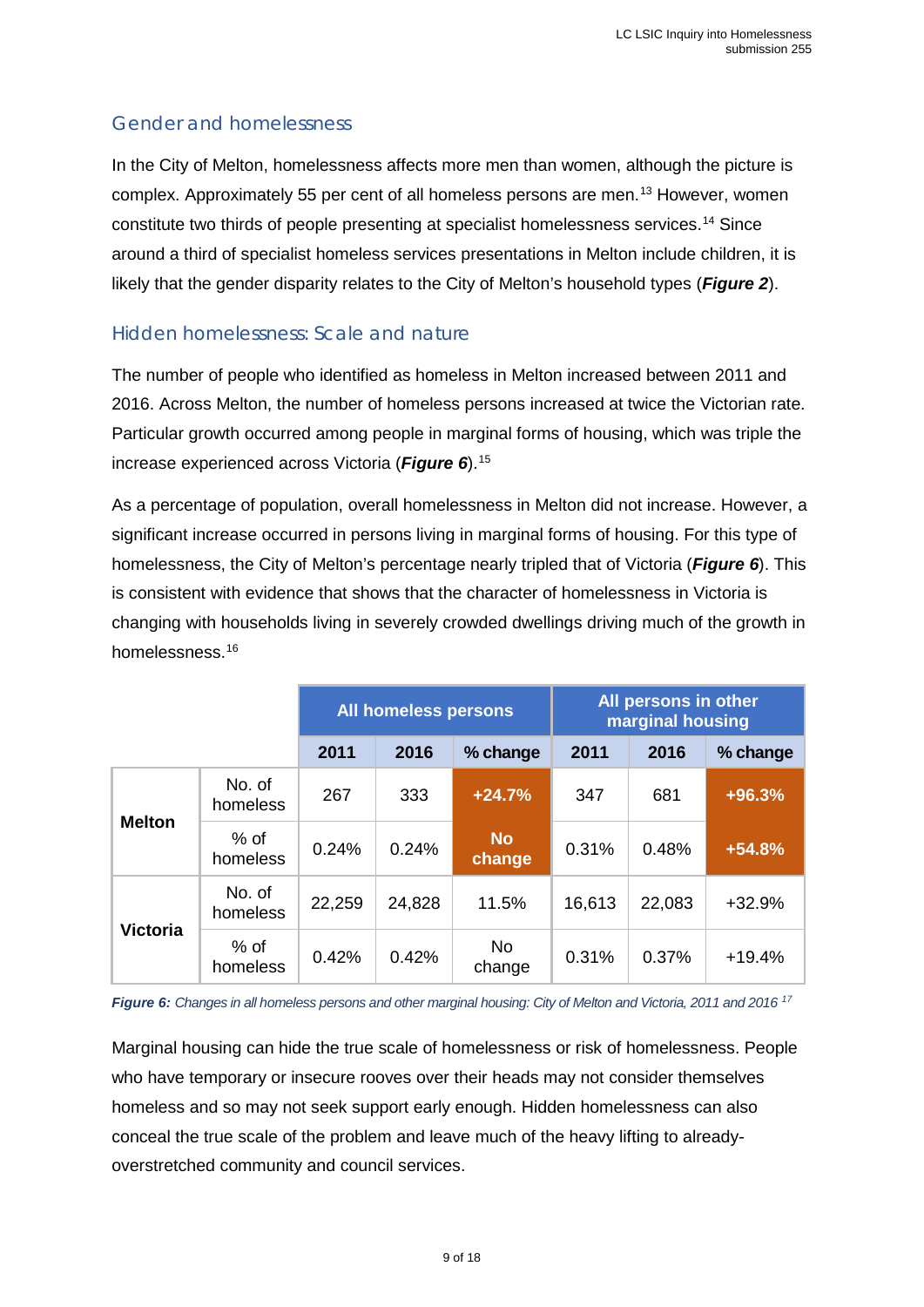A significant number of people in Melton experience hidden forms of homelessness.<sup>[18](#page-17-17)</sup> Nearly eight in ten people experiencing homelessness in Melton live in severely overcrowded dwellings or stay temporarily with other households.<sup>[19](#page-17-18)</sup> This compares with fewer than 50 per cent of people who experience homelessness this way across Victoria (*Figure 7*). Melton also has around 65 per cent of people living in overcrowded dwellings<sup>[20](#page-17-19)</sup>, which can be a prelude to other, more overt forms of homelessness such as rough sleeping and people living in cars. $21$ 



*Figure 7: Percentage of homeless persons by operation group: Melton and Victoria, 2016*

#### <span id="page-9-0"></span>Housing presentations

During 2018/2019, 1,218 people presented to the Salvation Army seeking housing support. Each presentation involved a *presenting unit head* who spoke on behalf of themselves or their group or family.*[22](#page-17-21)* Of these presentations, a third were singles and two thirds were parents with dependants. Each presentation counts only once regardless of how many people are in the family or group. Presentation numbers increased by 40 per cent compared with the previous year.

The concern with this is that the number of presentations do not accurately reflect the actual numbers of people seeking housing support. Melton has more families that comprise five or more persons than greater Melbourne, the western region and interface municipalities (*Figure 3*). In addition, the 1,218 presentations are only those who sought support from the Salvation Army. These numbers do not capture Melton residents who sought support from other agencies or did not seek support at all. It is therefore reasonable to presume a higher number of people seeking support.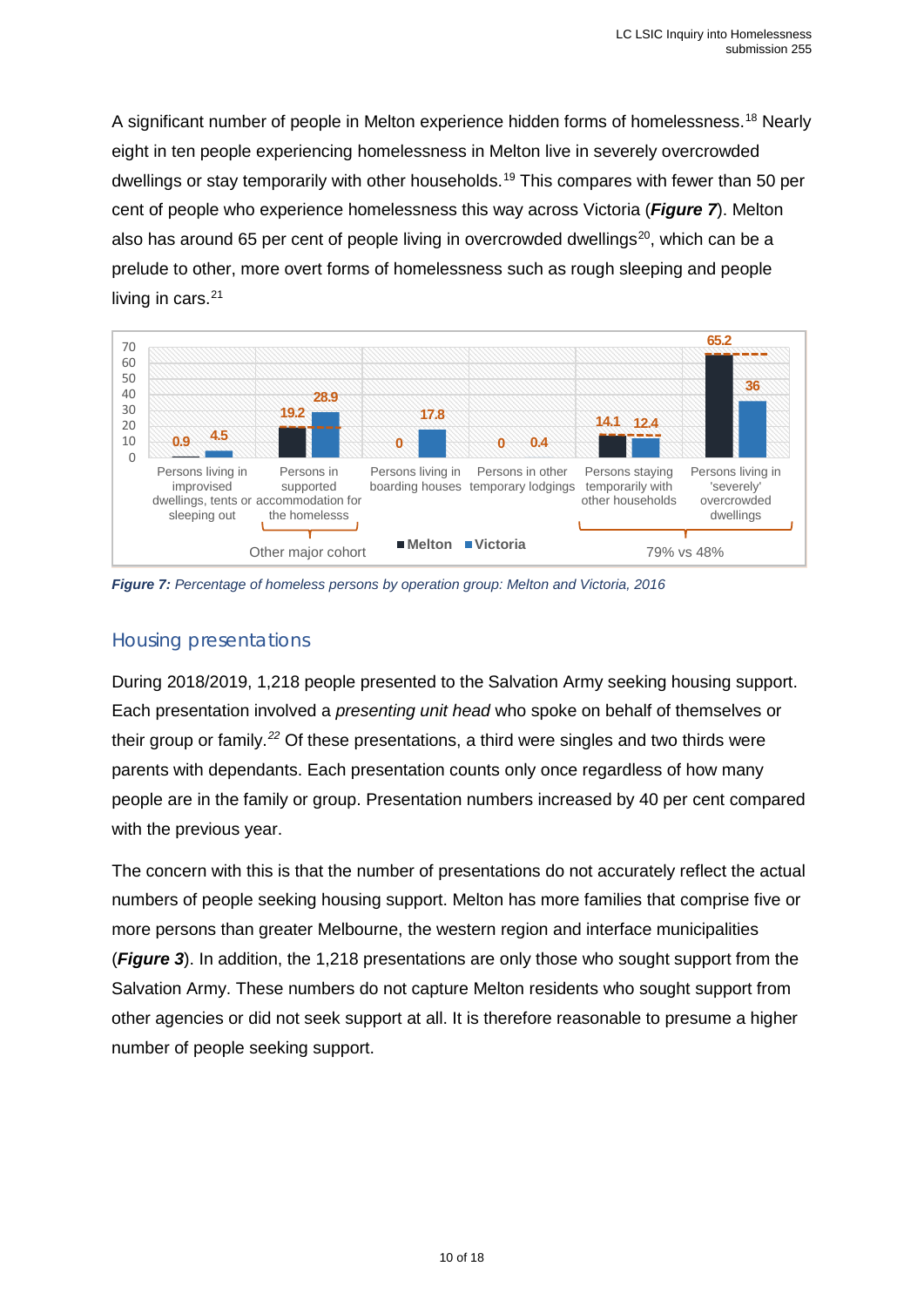## <span id="page-10-0"></span>**Discussion**



Melton's homelessness scale, while deeply concerning, is probably under-represented. The census is simply a 'moment in time' snapshot while the Salvation Army data only capture people who have attended the service to seek assistance. The scale of hidden and less overt forms of homelessness exist on a spectrum where transitional or temporary housing can foreshadow more overt forms of homelessness (*Figure 8*).

*Figure 8: City of Melbourne housing spectrum: temporary housing responses*

The nature and scale of Melton's homelessness differs from other regions and so requires different responses. These must take account of the diverse needs of Melton residents and  actions to address the social determinants of homelessness within the municipality. The  social determinants together with economic and policy factors that affect homelessness are the focus of the next section. 

## <span id="page-10-1"></span>**4.2 The social, economic and policy factors that impact homelessness**

The nature of homelessness is changing. So too is the way we conceptualise it. Homelessness is no longer viewed as simply 'rooflessness'; rather, it is considered on a spectrum that incorporates transitional housing at one end through to rough sleeping at the other (**Figure 8**). The Western Homelessness Network<sup>[23](#page-17-22)</sup> found the changing nature of homelessness for those presenting to homelessness services is largely due to increases in: 

- larger household sizes
- multiple and complex needs
- the number of women and children experiencing family violence
- the number of young people, particularly 'older' young people
- people from CALD communities requiring assistance

#### <span id="page-10-2"></span>Key social determinants

Across the City of Melton, the following are the key social factors that affect homelessness. Information is drawn from Melton Council Housing Services, Western Homelessness Network, the Salvation Army, the Affordable Development Outcome's report into affordable housing and homelessness in Melton, and census data.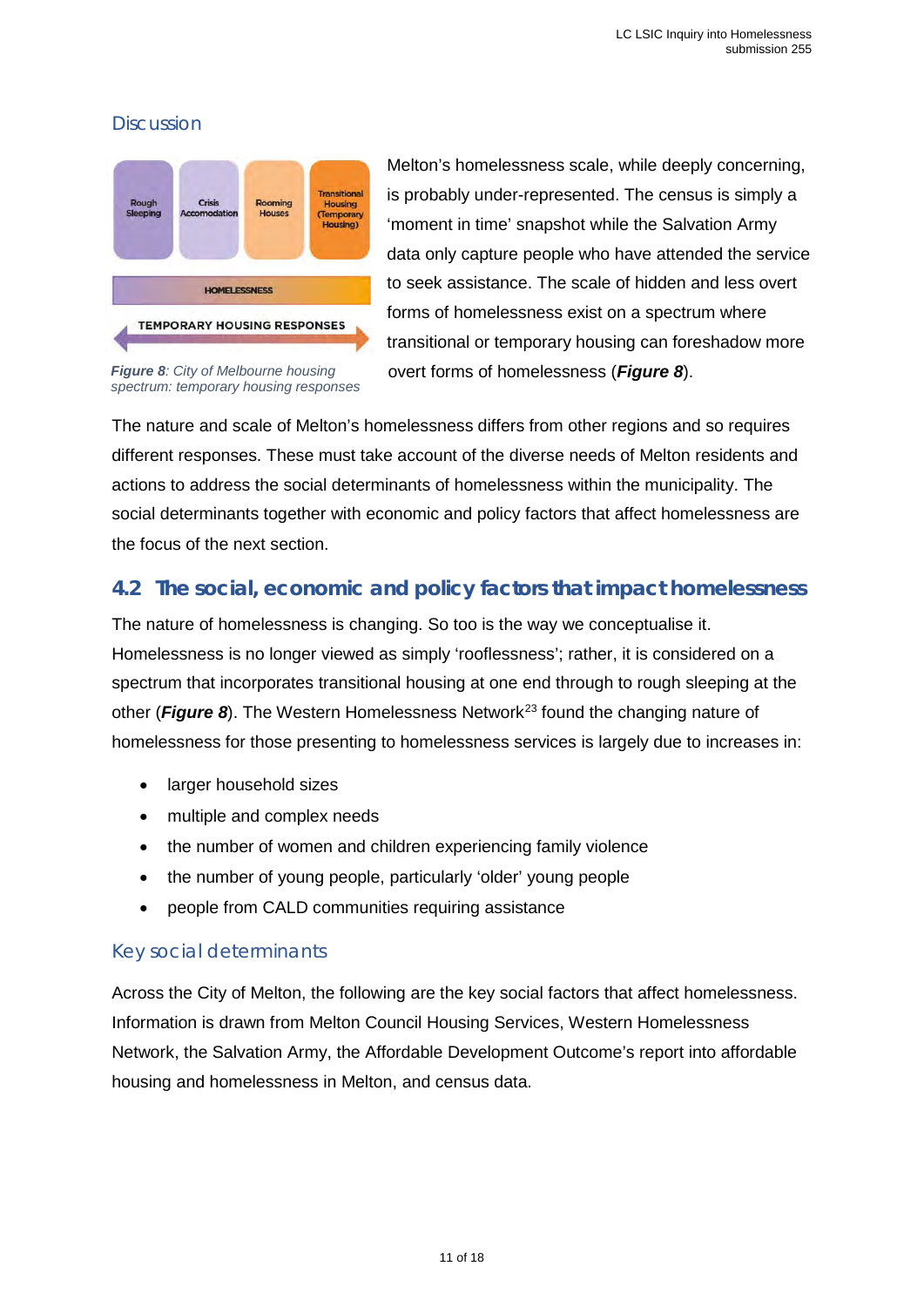<span id="page-11-0"></span>

| <b>Determinant</b>                                                                         | <b>Details</b>                                                                                                                                                                                                                                                                                                                                                                                                                                                                                                                                                                                                                                                                      |  |  |  |  |  |
|--------------------------------------------------------------------------------------------|-------------------------------------------------------------------------------------------------------------------------------------------------------------------------------------------------------------------------------------------------------------------------------------------------------------------------------------------------------------------------------------------------------------------------------------------------------------------------------------------------------------------------------------------------------------------------------------------------------------------------------------------------------------------------------------|--|--|--|--|--|
| <b>Family</b><br>violence                                                                  | The City of Melton has the fourth highest rate of family violence in<br>metropolitan Melbourne. Half of women who experience family<br>violence have children in their care. <sup>24</sup> The City of Melton has<br>inadequate suitable/affordable alternative accommodation options and<br>lack of localised early intervention supports for women fleeing<br>violence. The Salvation Army has also reported an increase in<br>housing support presentations that relate to family violence.                                                                                                                                                                                      |  |  |  |  |  |
| <b>Mental health</b><br>service gaps                                                       | The City of Melton has a lack of support services for people<br>experiencing mental health issues. A recent report Melton Council<br>commissioned showed long waiting lists and significant service gaps<br>for people with mental health conditions. <sup>25</sup> Lack of services could<br>result in:<br>an inability to maintain/sustain current tenancy<br>٠<br>an inability to access suitable housing once discharged from<br>٠<br>institutions<br>risk of exacerbating and/or developing mental health conditions<br>$\bullet$<br>due to the prolonged experience of homelessness.                                                                                          |  |  |  |  |  |
| Localised<br>specialised<br>services                                                       | The City of Melton has a shortage of homelessness support services<br>and other allied health services. These shortages negatively affect<br>accessibility and timely response to address needs. A shortage of<br>localised services could result in individuals/families incurring<br>additional travel costs to access the required services, which could<br>affect their financial situation. This is consistent with the findings of the<br>Melton Council's recently commissioned Health and community<br>services attraction report (2020), which found that travel times to and<br>from services (inside and outside Melton) have a deleterious effect on<br>residents. $25$ |  |  |  |  |  |
| <b>Challenges for</b><br>culturally and<br>linguistically<br>diverse (CALD)<br>communities | Melton has a diverse community. Around one in three residents were<br>born overseas and nearly one in five arrived in Australia in the past<br>five years. <sup>26</sup> WHN found an increased need among CALD<br>communities accessing homelessness services. The challenges<br>facing CALD communities experiencing or at risk of homelessness<br>include:                                                                                                                                                                                                                                                                                                                       |  |  |  |  |  |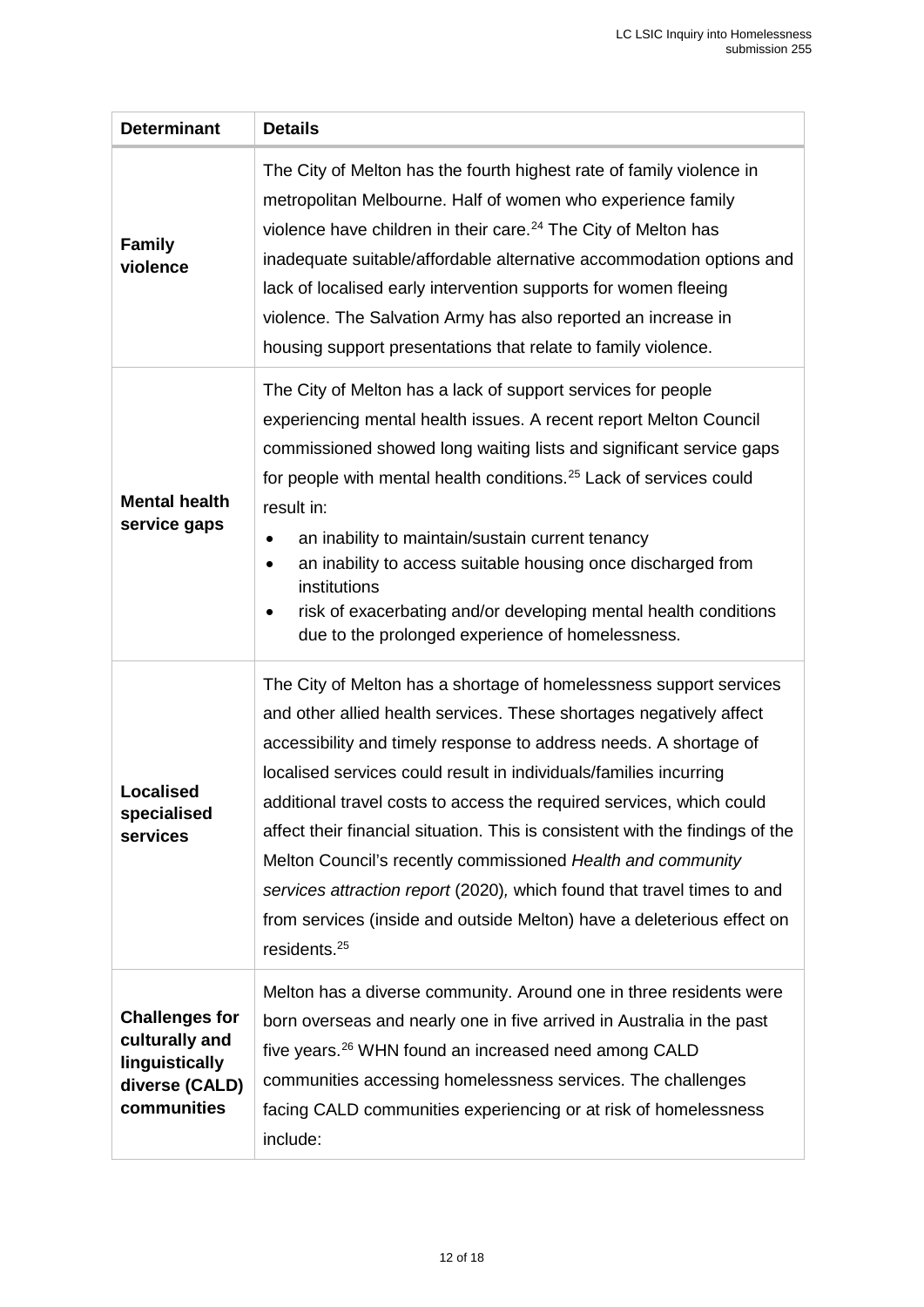|                                           | reduced understanding about how to access early supports for<br>$\bullet$<br>housing assistance<br>higher likelihood of facing (language) barriers<br>experiences of discrimination when accessing housing.                                                                                                                                                                                                                                                                                         |
|-------------------------------------------|-----------------------------------------------------------------------------------------------------------------------------------------------------------------------------------------------------------------------------------------------------------------------------------------------------------------------------------------------------------------------------------------------------------------------------------------------------------------------------------------------------|
| Increase in<br>costs of<br>private rental | As a growth municipality, the City of Melton is experiencing a<br>significant increase in housing development. This growth has triggered<br>an increase in median rental prices within the private rental market.<br>This has reduced the relative affordability for residents on very low<br>incomes and/or Centrelink payments. In 2016, 31.4 per cent of the<br>City of Melton's renting households experienced rental stress<br>compared with 27.4 per cent in greater Melbourne. <sup>27</sup> |
| Supply of<br>social housing               | The City of Melton has a very low supply of dedicated social housing.<br>Current stock is insufficient to meet increasing demand. Within the<br>City of Melton, only 1.1 per cent of households live in social housing<br>compared with greater Melbourne's 2.6 per cent. <sup>28</sup>                                                                                                                                                                                                             |
| Lack of<br>diversity in<br>housing size   | The City of Melton has only 7 per cent of houses with two or fewer<br>bedrooms. In 2016, around 1.1 per cent of dwellings had 0 or 1<br>bedrooms compared with 6 per cent in greater Melbourne. As<br>discussed earlier, this is concerning for young people who constitute<br>the single largest group of people experiencing homelessness. It may<br>also be a problem for women fleeing family violence.                                                                                         |

#### <span id="page-12-0"></span>**Discussion**

The Victorian Homelessness Service System is organised under the Opening Doors Framework (ODF). The ODF is designed to provide an integrated and coordinated response for consumers by having a limited number of key access points into the homelessness system. The purpose of each access point is to provide a triage response and referral to available housing support resources. However, the shortage of resources to meet demand increases has resulted in many people being unable to obtain an appointment on the day and necessitated re-presentation the following day.

In addition, after assessing someone as needing further support, people are placed on a 'prioritisation list' for referral to specialised housing support services. The Western Homelessness Network (WHN) advise that only 9 per cent of people presenting at the access points in the West received housing case-management support; the rest remained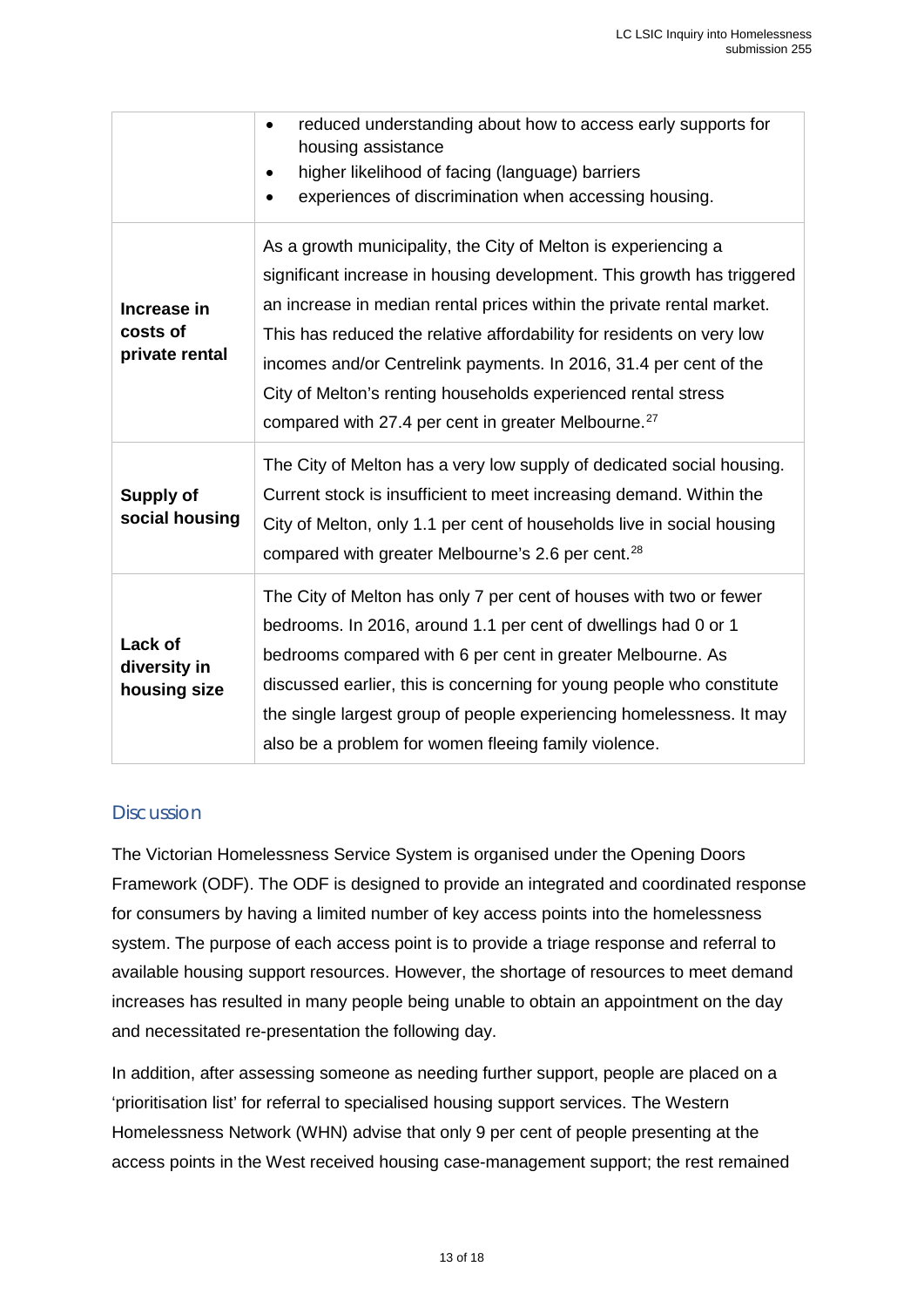unsupported on the prioritisation list.<sup>[29](#page-17-28)</sup> The average waiting time for someone to receive supports from a specialised housing service is more than six months. During this time, their housing situation and other support needs will likely worsen due to not receiving any form of supports.

# <span id="page-13-1"></span><span id="page-13-0"></span>**4.3 Government policies and practices that impact service delivery** Melton City Council's housing response

Melton City Council is unique among local governments as it delivers a DHHS-funded specialist homelessness service. It is also a member of the WHN. Melton City Council Housing Services (MCCHS) provides support to people who are homeless or at risk of homelessness to explore housing options and case-management supports to address issues and other support needs that may have resulted in housing breakdowns.

Melton City Council also owns and manages 15 residential properties. These are utilised as affordable housing for people in the community at risk of, or experiencing homelessness. Council is responsible for all aspects of tenancy management and provision of support to the tenants of these properties.

As a housing support and affordable housing provider, Melton City Council has strong insights into demand for homelessness responses. It also has experience in understanding the challenges involved in housing vulnerable community members. Council has positive partnerships with other homelessness and support service agencies and the state government that provides a strong basis for further collective action.

#### <span id="page-13-2"></span>Planning and planning barriers

Melton City Council has statutory responsibility for provision of infrastructure, housing and rating policies. The need for affordable housing includes addressing and preventing homelessness.

Section 3AA of the *Planning and Environment Act (1987)* defines affordable housing as

Housing, including social housing, that is appropriate for the housing needs of any of the following:

- Very low income households
- Low income households
- Moderate income households.

Clause 21.08 'Housing' of the Municipal Strategic Statement of Melton Planning Scheme<sup>[30](#page-17-29)</sup> sets the objective of promoting affordable housing options for households at all income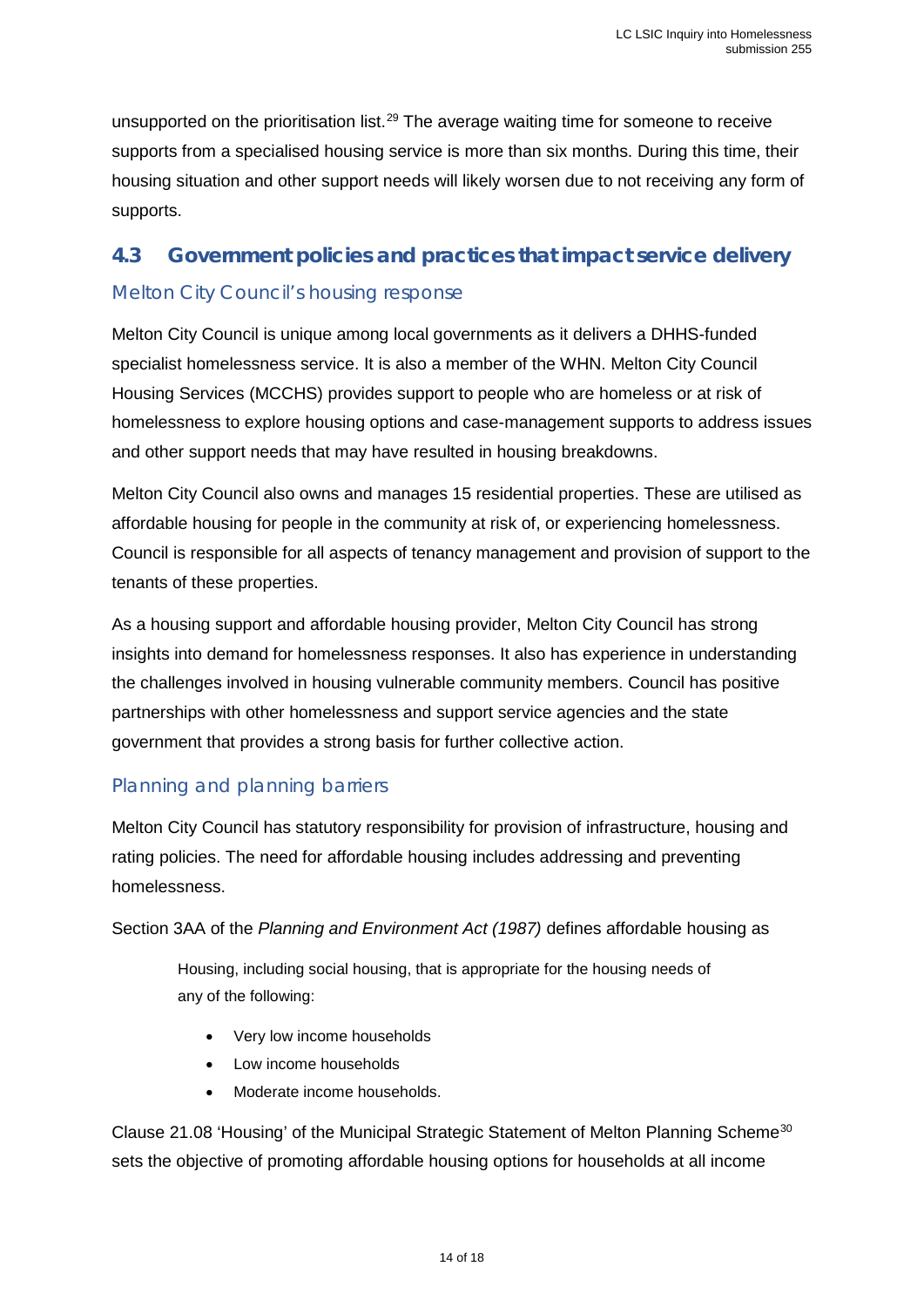levels. Council's City Strategy team is currently undertaking further strategic work to analyse the current and future need for affordable housing in the municipality. It will further define the approach to ensure the supply of affordable housing better meets the demand. The results of this work will contribute to formulating the affordable housing policy, which we will develop in consultation with the Department of Health and Human Services, housing associations and community housing providers.

Planning barriers and constraints for Melton City Council to facilitate delivery of affordable housing arise primarily from the absence of mandatory affordable housing provisions in state-level planning policy mechanisms. The existing mechanism relies on developers voluntarily agreeing to make an affordable housing contribution and the Council to negotiate with developers their voluntary contributions through Section 173 agreement. There is substantial difficulty in the successful outcome of such negotiations as it requires considerable resources and commitment from Council, developers and sometimes community housing providers but provides no certainty of any affordable housing outcome. Melton City Council does not currently have any ongoing or finalised Section 173 agreement negotiations with developers.

# <span id="page-14-0"></span>**5. Conclusion**

The City of Melton is unique in many ways, for example, through our population, geography and infrastructure. However, we are also similar to other interface municipalities, which are facing service shortages, travel and transportation challenges and inadequate supplies of affordable and diverse housing.

As the tier of government closest to the people, we believe we have a role to play in reducing homelessness. This will involve additional investment in a range of services to reduce the cycle and progression of homelessness. These include:

- housing services
- affordable housing and social housing
- housing diversity
- family violence services
- CALD community support
- mental health early intervention
- service attraction
- locally-located outreach programs
- improved public transport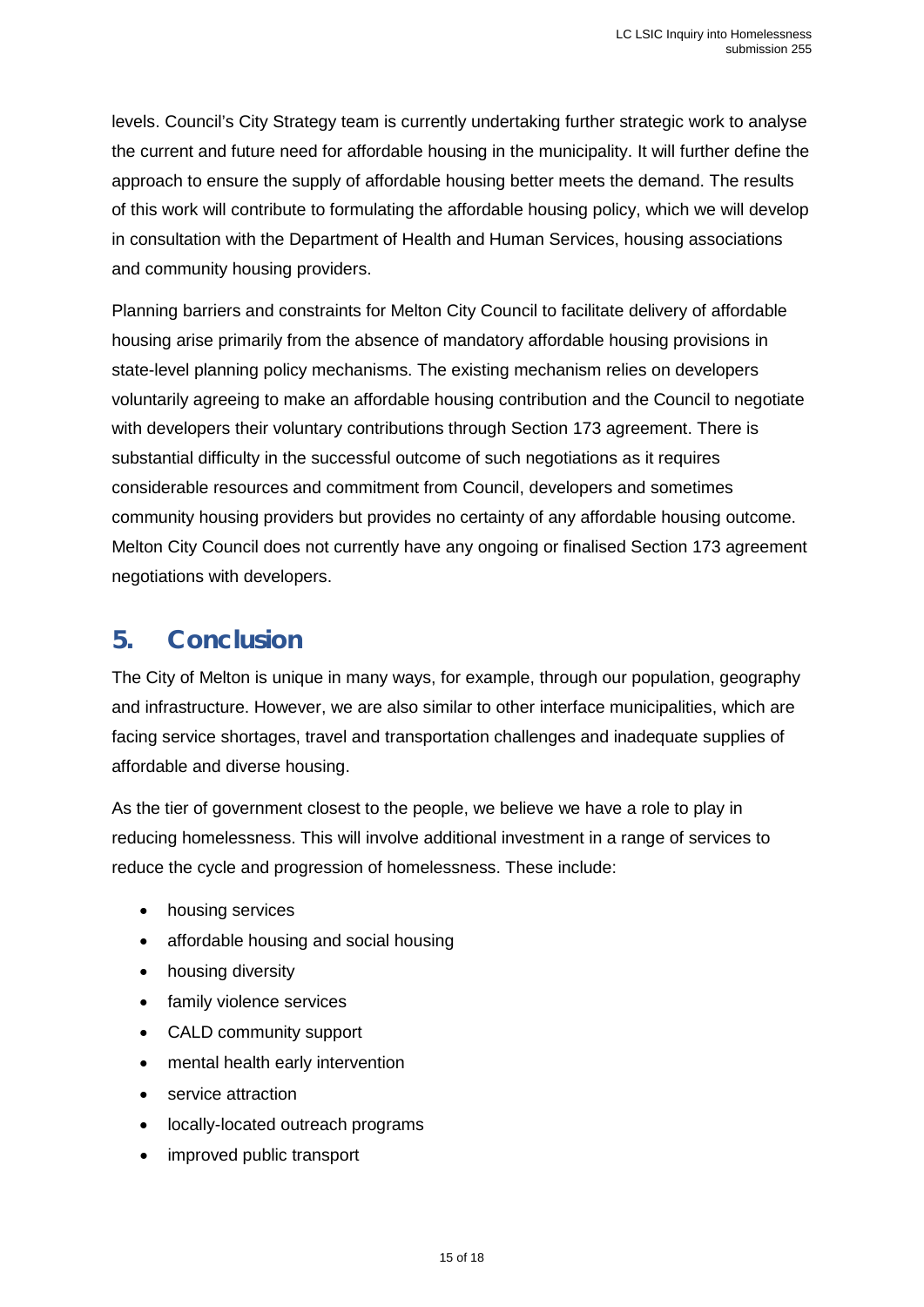At Melton City Council, we believe that homelessness is not just the result of too few houses. Challenges around population growth, economic disadvantage, housing affordability, infrastructure, planning barriers and service provision combine to create a complex picture of homelessness.

We welcome the opportunity to provide our response to the Inquiry into Homelessness in Victoria.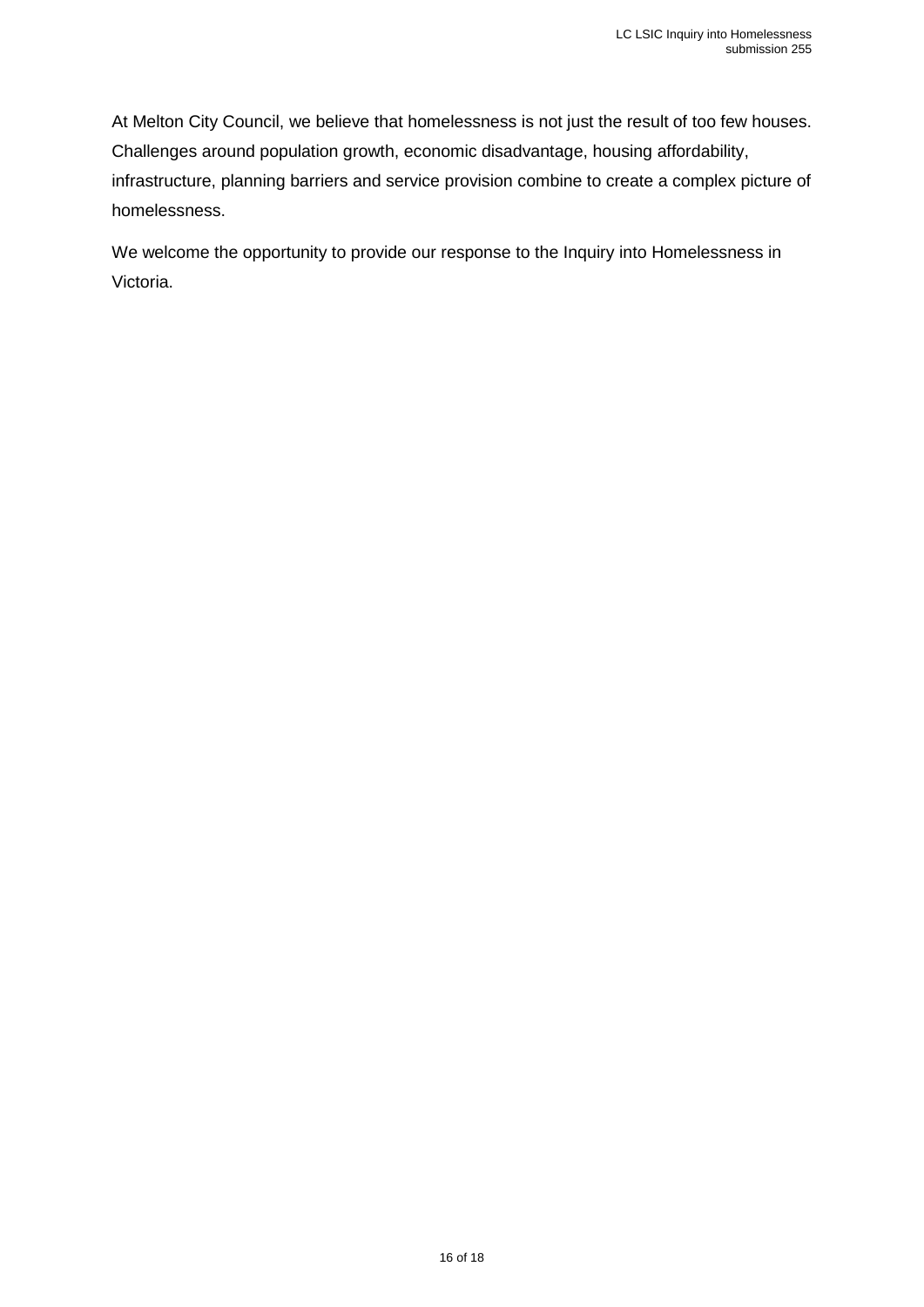# <span id="page-16-0"></span>**6. Reference list**

<sup>1</sup> Id.community City of Melton demographic resources. Online: [https://forecast.id.com.au/melton.](https://forecast.id.com.au/melton) 

<sup>2</sup> Id.community City of Melton community profile. Online: [https://profile.id.com.au/melton.](https://profile.id.com.au/melton)

<sup>3</sup> Affordable Development Outcomes (2019). *Affordable housing and homelessness in the City of Melton: Final report.*

<sup>4</sup> Id.community City of Melton low income households. Online: [https://profile.id.com.au/melton/low-income](https://profile.id.com.au/melton/low-income-introduction?BMID=30)[introduction?BMID=30.](https://profile.id.com.au/melton/low-income-introduction?BMID=30) 

<sup>5</sup> Id.community City of Melton low income households – Five year age groups. Online: [https://profile.id.com.au/melton/low-income-by-age?BMID=30.](https://profile.id.com.au/melton/low-income-by-age?BMID=30) 

 $6$  Id.community City of Melton overseas born – Household size. Online: [https://profile.id.com.au/melton/overseas-born-by-household-size?COIID=40.](https://profile.id.com.au/melton/overseas-born-by-household-size?COIID=40) 

<sup>7</sup> Id.community City of Melton recent arrivals: Employment status. Online: [https://profile.id.com.au/melton/arrivals-by-employment-status.](https://profile.id.com.au/melton/arrivals-by-employment-status)

<sup>8</sup> DHHS (2019). *Rental report: September quarter*, 2018. Online: [https://www.dhhs.vic.gov.au/publications/rental-report.](https://www.dhhs.vic.gov.au/publications/rental-report)

<sup>9</sup> VCOSS and NATSEM (2018). *Every suburb every town: Poverty in Victoria*. Online: [https://vcoss.org.au/wp-content/uploads/2018/11/Every-suburb-Every-town-Poverty-in-Victoria-VCOSS.pdf.](https://vcoss.org.au/wp-content/uploads/2018/11/Every-suburb-Every-town-Poverty-in-Victoria-VCOSS.pdf)

<sup>10</sup> PHIDU (2019). *Social health atlases*. Online: [http://phidu.torrens.edu.au/social-health-atlases/data.](http://phidu.torrens.edu.au/social-health-atlases/data)

<sup>11</sup> Low-income households are defined as 'households in the lowest 40% of equivalised incomes' (id.community [2018]. Online: [https://atlas.id.com.au/melton.](https://atlas.id.com.au/melton)

<sup>12</sup> ABS (2016). Customised table for North Western Local Government Areas and ABS Census of Population and Housing: Estimating Homelessness.

13 Council to Homeless Persons (2018). Online: [https://chp.org.au/wp-content/uploads/2018/09/Melton-](https://chp.org.au/wp-content/uploads/2018/09/Melton-Electorate-Profile.pdf)[Electorate-Profile.pdf](https://chp.org.au/wp-content/uploads/2018/09/Melton-Electorate-Profile.pdf) 

<sup>14</sup> Australian Institute of Health and Welfare (2018). *Specialist homelessness services 2017-18: Victoria.* Online: [https://www.aihw.gov.au/getmedia/46473685-40d3-471b-b28d-ae6aaac81e84/aihw-hou-299](https://www.aihw.gov.au/getmedia/46473685-40d3-471b-b28d-ae6aaac81e84/aihw-hou-299-vic.pdf.aspx) [vic.pdf.aspx.](https://www.aihw.gov.au/getmedia/46473685-40d3-471b-b28d-ae6aaac81e84/aihw-hou-299-vic.pdf.aspx) Data also available at Council for Homeless Persons. Online: [http://chp.org.au/services/capacity](http://chp.org.au/services/capacity-building/making-numbers-count-data-resources/%20aihw-local-government-area-data/)[building/making-numbers-count-data-resources/%20aihw-local-government-area-data/](http://chp.org.au/services/capacity-building/making-numbers-count-data-resources/%20aihw-local-government-area-data/)

<sup>15</sup> The ABS in its position paper, *Counting the homeless methodology* (2011) defines marginal housing as 'housing which is not adequate for reasons such as no security or tenure, or the dwelling may be overcrowded, or it does not meet 'minimum expectations'…[or have] basic…or adequate facilities.' Online:

[https://www.abs.gov.au/ausstats/abs@.nsf/0/4311D6E770B28DF2CA2578E20019327A?opendocument.](https://www.abs.gov.au/ausstats/abs@.nsf/0/4311D6E770B28DF2CA2578E20019327A?opendocument)

<sup>16</sup> Parkinson, S, Batterham, D & Reynolds, M (2019). 'Homelessness soars in our biggest cities, driven by rising inequality since 2001'*. The Conversation.* Online: [https://theconversation.com/homelessness-soars-in-our-biggest-cities-driven-by-rising-inequality-since-2001-117833.](https://theconversation.com/homelessness-soars-in-our-biggest-cities-driven-by-rising-inequality-since-2001-117833)

<sup>17</sup> ABS (2016) customised table for northwestern local government areas; ABS (2016) *Census of population and housing: Estimating homelessness*. Online: [https://www.abs.gov.au/ausstats/abs@.nsf/mf/2049.0.](https://www.abs.gov.au/ausstats/abs@.nsf/mf/2049.0)

<sup>18</sup> Hidden homelessness refers to the way many people experience homelessness by continually moving around in an attempt to secure housing.

 $19$  A severely overcrowded dwelling is 'a dwelling which requires 4 or more extra bedrooms to accommodate the people who usually live there' ABS (2016). *Overcrowding*. Online: